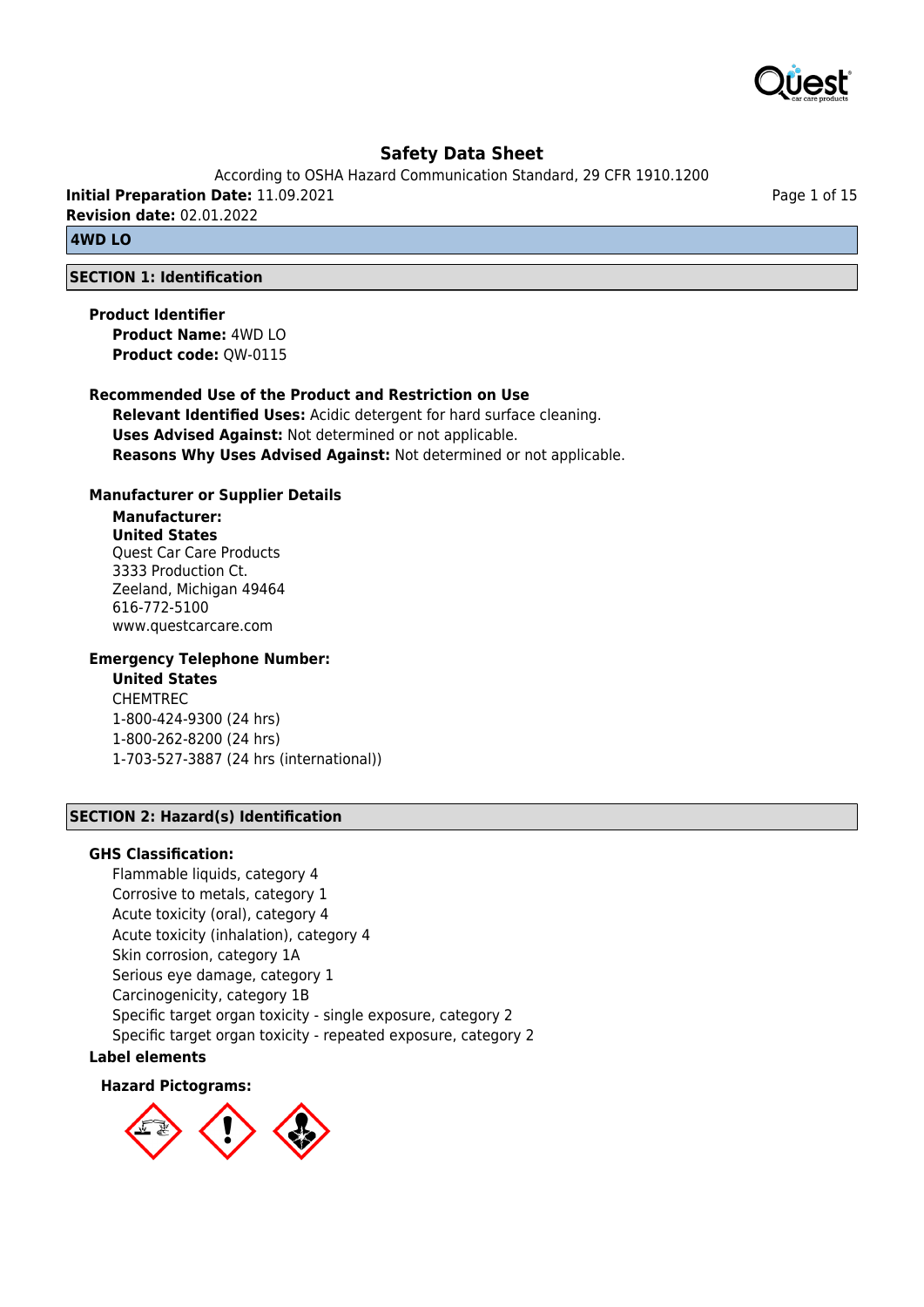According to OSHA Hazard Communication Standard, 29 CFR 1910.1200

**Initial Preparation Date:** 11.09.2021 **Revision date:** 02.01.2022

## **4WD LO**

**Signal Word:** Danger **Hazard statements:** H290 May be corrosive to metals H227 Combustible liquid H314 Causes severe skin burns and eye damage H318 Causes serious eye damage H302 Harmful if swallowed H332 Harmful if inhaled H371 May cause damage to organs H373 May cause damage to organs through prolonged or repeated exposure (inhalation or oral) H350 May cause cancer (inhalation) **Precautionary Statements:** P234 Keep only in original container P260 Do not breathe dust/fume/gas/mist/vapors/spray P264 Wash hands/skin thoroughly after contact with or handling. P280 Wear protective gloves/protective clothing/eye protection/face protection P270 Do not eat, drink or smoke when using this product P261 Avoid breathing dust/fume/gas/mist/vapors/spray P271 Use only outdoors or in a well-ventilated area P201 Obtain special instructions before use P202 Do not handle until all safety precautions have been read and understood P210 Keep away from heat/sparks/open flames/hot surfaces. No smoking P390 Absorb spillage to prevent material-damage P301+P330+P331 IF SWALLOWED: Rinse mouth. Do NOT induce vomiting P303+P361+P353 IF ON SKIN (or hair): Take off immediately all contaminated clothing. Rinse skin with water/shower P363 Wash contaminated clothing before reuse P304+P340 IF INHALED: Remove victim to fresh air and keep at rest in a position comfortable for breathing P310 Immediately call a POISON CENTER/911/PHYSICIAN IF: swallowed, eye contact, skin burns/rash or breathing difficulties. P321 Specific treatment (see first aid procedures on the product label in section 4 of this SDS) P305+P351+P338 IF IN EYES: Rinse cautiously with water for several minutes. Remove contact lenses, if present and easy to do. Continue rinsing P301+P312 IF SWALLOWED: Call a POISON CENTER or doctor/physician if you feel unwell P330 Rinse mouth P312 Call a POISON CENTER/911/PHYSICIAN if you feel unwell. P308+P311 IF exposed or concerned: Call a POISON CENTER/doctor/911. P314 Get medical advice/attention if you feel unwell P308+P313 IF exposed or concerned: Get medical advice/attention P370+P378 In case of fire: Use water spray or foam to extinguish [water jet not recommended]. P406 Store in corrosive resistant/or heavy duty plastic container using a chemical resistant inner liner. P405 Store locked up P403+P235 Store in a well-ventilated place. Keep cool P501 Dispose of contents/container in accordance with local, state and federal regulations. **Hazards Not Otherwise Classified:** None

# **SECTION 3: Composition/Information on Ingredients**

 **Identification Name Weight %**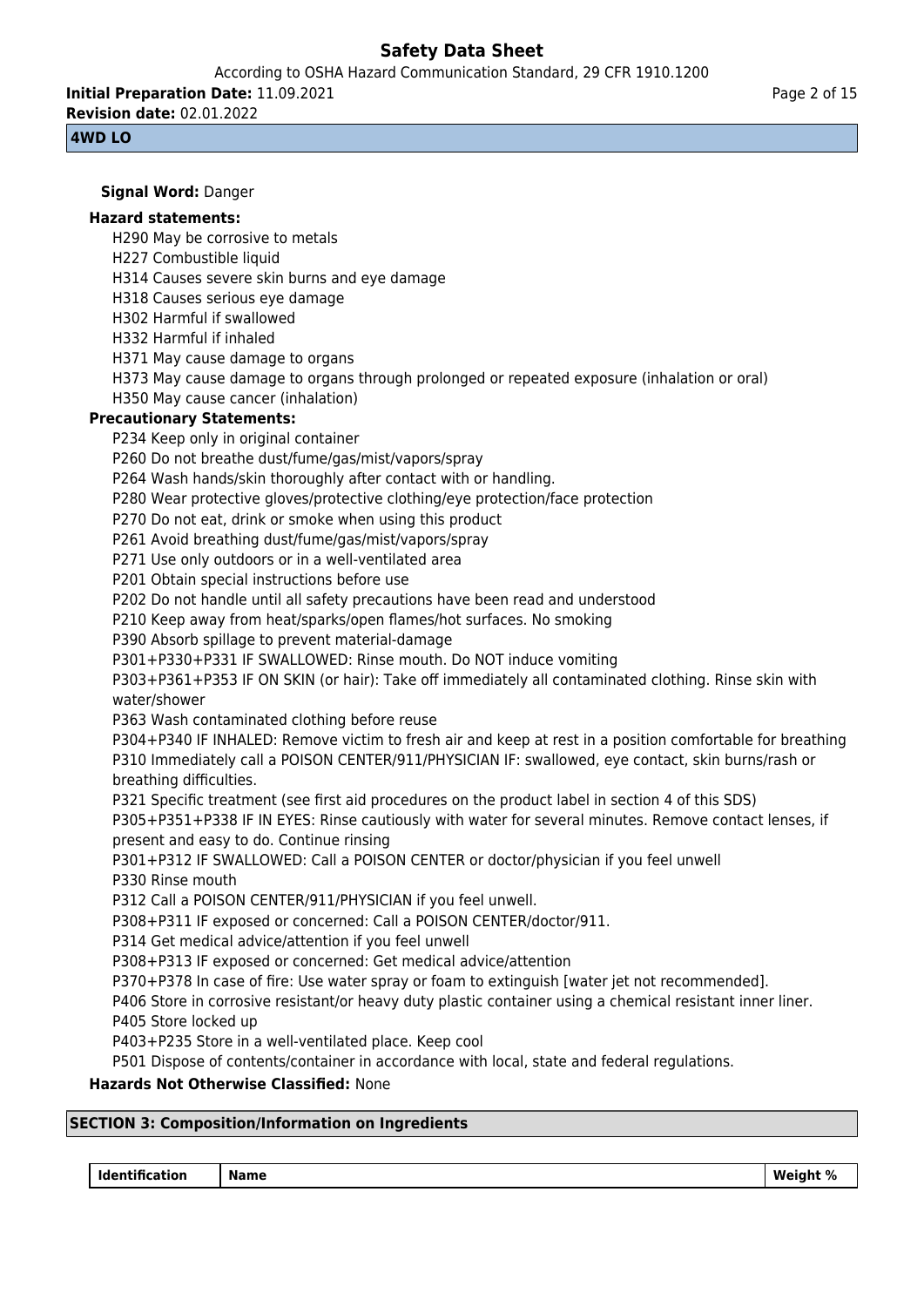## According to OSHA Hazard Communication Standard, 29 CFR 1910.1200

**Initial Preparation Date:** 11.09.2021 **Revision date:** 02.01.2022

Page 3 of 15

#### **4WD LO**

| CAS Number:<br>7664-93-9 | Sulfuric acid   | $20 - 30$ |
|--------------------------|-----------------|-----------|
| CAS Number:<br>111-76-2  | 2-Butoxyethanol | $20 - 30$ |
| CAS Number:<br>77-92-9   | Citric acid     | $5 - 10$  |

#### **Additional Information:**

Ingredients not listed here are being withheld as trade secret.

#### **SECTION 4: First Aid Measures**

# **Description of First Aid Measures**

#### **General Notes:**

Show this Safety Data Sheet to the doctor in attendance. Take precautions to ensure your own safety before attempting rescue. Wear appropriate safety eyewear, gloves, protective clothing and respiratory protection to prevent exposure. See Section 8 of this SDS for personal protective equipment recommendations. Do not use the mouth to mouth method if victim has ingested or inhaled the product. Give artificial respiration with the aid of a pocket mask equipped with a one-way valve or other proper device.

Show this Safety Data Sheet to the doctor in attendance.

#### **After Inhalation:**

If inhaled, remove person to fresh air and place in a position comfortable for breathing. Keep person at rest. If breathing is difficult, administer oxygen. If breathing has stopped, provide artificial respiration. If experiencing respiratory symptoms, seek medical advice/attention.

If inhaled, remove person to fresh air and place in a position comfortable for breathing. Keep person at rest. If breathing is difficult, administer oxygen. If breathing has stopped, provide artificial respiration. If symptoms develop or persist, seek medical advice/attention.

#### **After Skin Contact:**

Treatment is urgent. Seek emergency medical treatment. Remove contaminated clothing and shoes. Rinse skin with copious amounts of water [shower] for several minutes. Launder contaminated clothing before reuse.

Remove contaminated clothing and shoes. Rinse skin with copious amounts of water [shower] for several minutes. Launder contaminated clothing before reuse. If symptoms develop or persist, seek medical advice/attention.

## **After Eye Contact:**

Immediately rinse eyes with plenty of gently flowing lukewarm water for 15 minutes. Remove contact lenses if present and easy to do so. Protect unexposed eye. Seek immediate medical attention, preferably from an ophthalmologist.

Rinse eyes with plenty of water for several minutes. Remove contact lenses, if present and easy to do so. Protect unexposed eye. If symptoms develop or persist, seek medical advice/attention.

Rinse eyes with plenty of water for several minutes. Remove contact lenses if present and easy to do so. Protect unexposed eye. If symptoms develop or persist, seek medical advice/attention.

## **After Swallowing:**

If swallowed, DO NOT induce vomiting unless told to do so by a physician or poison control center. Rinse mouth with water. Never give anything by mouth to an unconscious person. If spontaneous vomiting occurs, place on the left side with head down to prevent aspiration of liquid into the lungs. Seek immediate medical attention.

If swallowed, DO NOT induce vomiting unless told to do so by a physician or poison control center. Rinse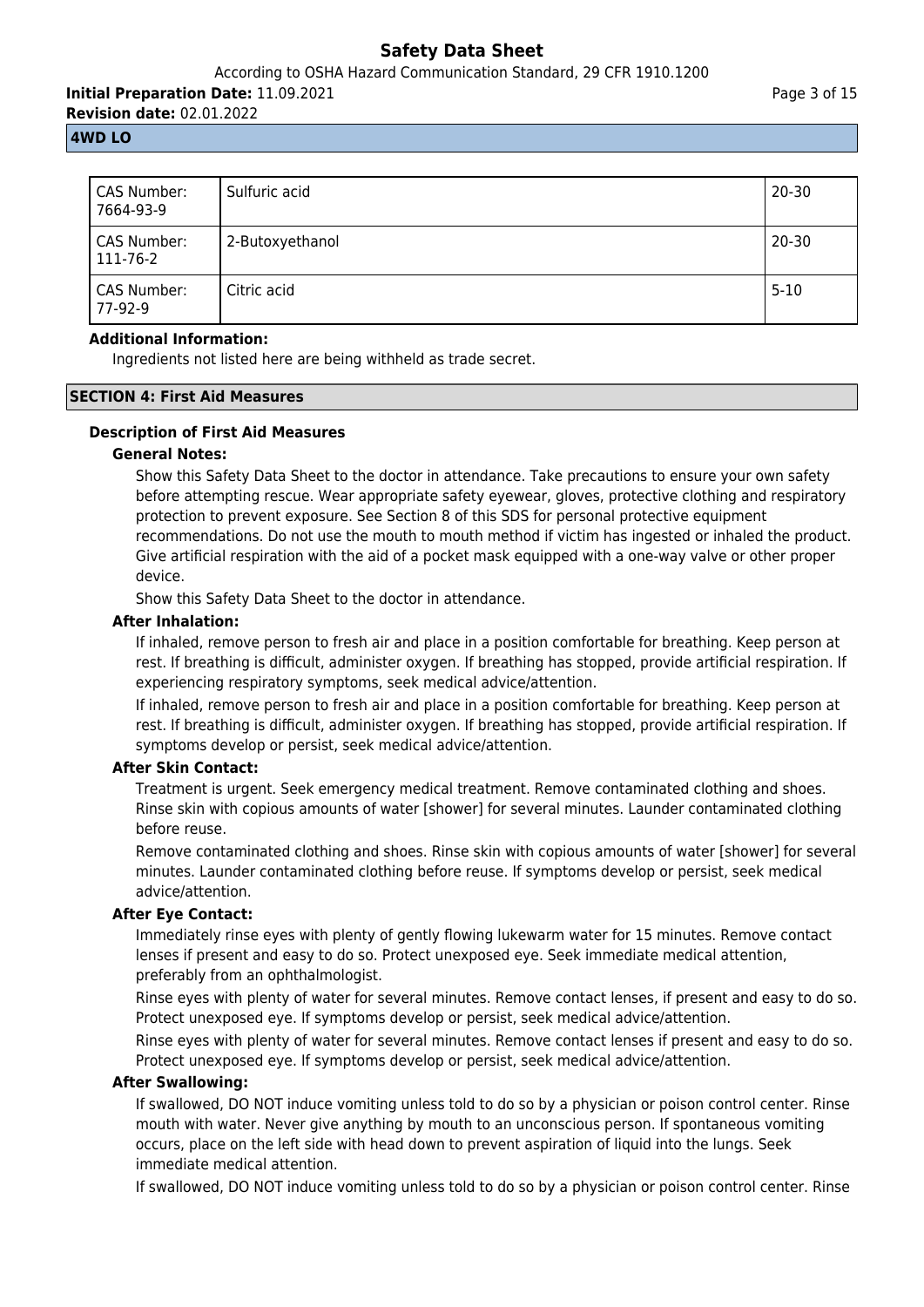**Initial Preparation Date:** 11.09.2021

**Revision date:** 02.01.2022

## **4WD LO**

mouth with water. Never give anything by mouth to an unconscious person. If spontaneous vomiting occurs, place on the left side with head down to prevent aspiration of liquid into the lungs. If symptoms develop or persist, seek medical advice/attention.

# **Most Important Symptoms and Effects, Both Acute and Delayed**

## **Acute Symptoms and Effects:**

Products that are corrosive to metals are often corrosive to the skin, eyes and the respiratory tract. Exposure to skin may result in redness, pain, burning, inflammation and tissue damage. Exposure to eyes may result in irritation, redness, pain, inflammation, itching, burning, tearing, corneal damage and loss of vision. Exposure via inhalation may result in cough, sore throat, burning sensation and shortness of breath. Exposure via ingestion may result in burns of the mouth and throat, abdominal pain, burning sensation in the throat and chest, nausea, vomiting, shock or collapse.

Eye contact may result in irritation, redness, pain, inflammation, itching, burning, tearing, corneal damage and loss of vision.

Acute oral exposure may lead to dizziness, drowsiness, headache, breathing difficulties, nausea, vomiting, abdominal pain, and lowering of consciousness. Adverse effects are dependent on exposure (dose, concentration, contact time).

Acute inhalation exposure may lead to dizziness, drowsiness, headache, breathing difficulties, nausea, vomiting, abdominal pain, and lowering of consciousness. Adverse effects are dependent on exposure (dose, concentration, contact time).

May cause damage to organs. Effects are dependent on exposure (dose, concentration, contact time). Product is combustible. Exposure to sources of ignition may cause physical injury.

## **Delayed Symptoms and Effects:**

Effects are dependent on exposure (dose, concentration, contact time).

Symptoms of exposure may be delayed.

May cause damage to organs through prolonged or repeated exposure. Effects are dependent on exposure (dose, concentration, contact time).

Exposure may cause cancer. Effects are dependent on exposure (dose, concentration, contact time).

# **Immediate Medical Attention and Special Treatment**

## **Specific Treatment:**

In case of eye contact, seek prompt medical attention while rinsing is continued.

If exhibiting symptoms of exposure, seek prompt medical attention.

Skin/eye burns require immediate treatment.

## **Notes for the Doctor:**

Treat symptomatically.

## **SECTION 5: Firefighting Measures**

## **Extinguishing Media**

## **Suitable Extinguishing Media:**

Water mist/fog, carbon dioxide, dry chemical or alcohol resistant foam.

Dry chemical, CO2, water spray or alcohol-resistant foam.

## **Unsuitable Extinguishing Media:**

Do not use water jet.

## **Specific Hazards During Fire-Fighting:**

Contact with metals may evolve flammable hydrogen gas. Thermal decomposition may produce irritating/toxic fumes/gases.

Thermal decomposition may produce irritating/toxic fumes/gases.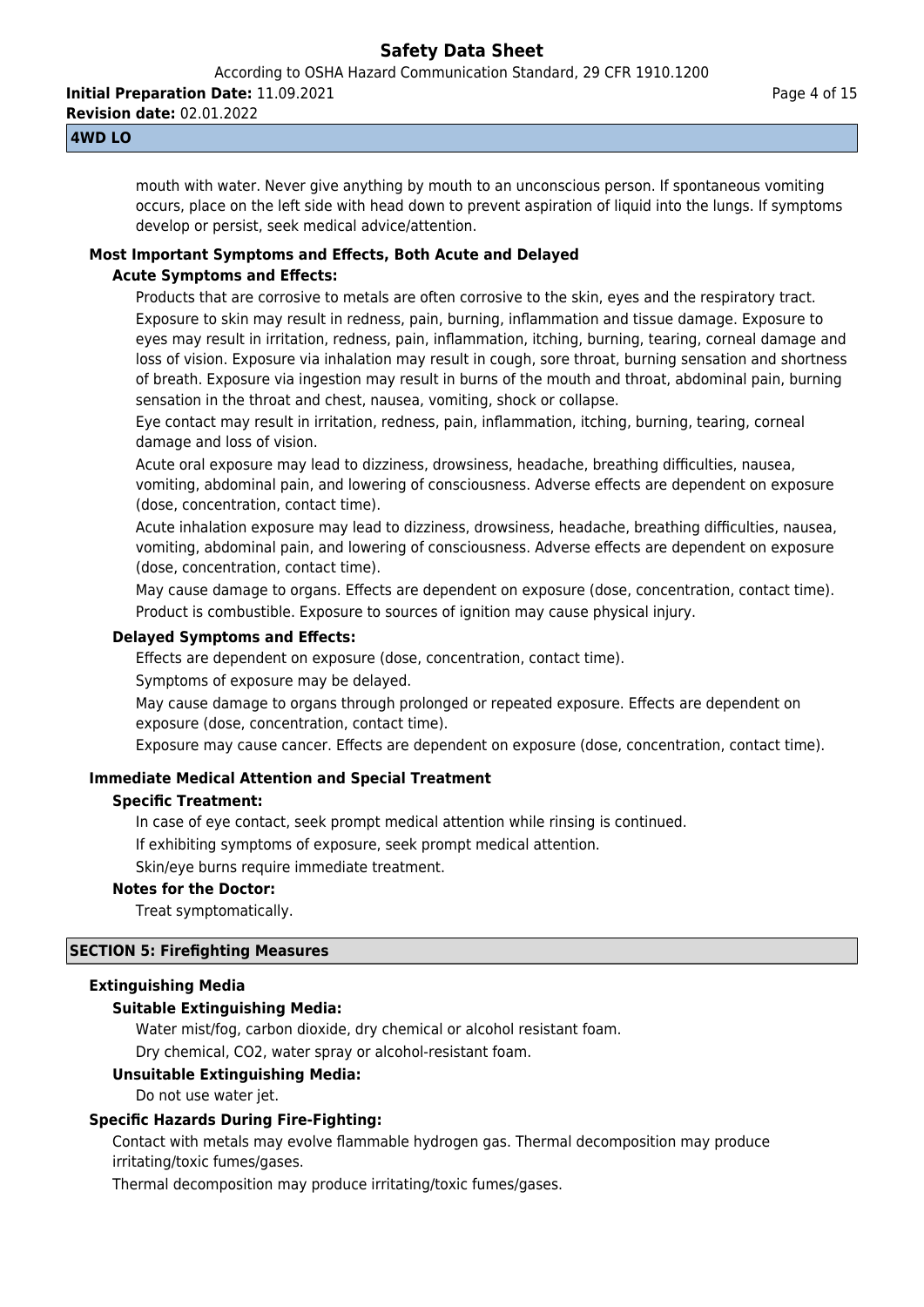According to OSHA Hazard Communication Standard, 29 CFR 1910.1200

**Initial Preparation Date:** 11.09.2021

**Revision date:** 02.01.2022

## **4WD LO**

Combustible liquid. Will be easily ignitable by heat, sparks or flames. Vapors may form explosive mixtures with air. Vapors may travel to source of ignition and flash back. Most vapors are heavier than air. They will spread along ground and collect in low or confined areas (sewers, basements, tanks). Vapor explosion hazard indoors, outdoors or in sewers. Runoff to sewer may create fire or explosion hazard. Containers may explode when heated. Inhalation or contact with material may irritate or burn skin and eyes. Fire may produce irritating, corrosive and/or toxic gases. Vapors may cause dizziness or suffocation.

## **Special Protective Equipment for Firefighters:**

Fire-fighters should wear appropriate protective equipment and self-contained breathing apparatus (SCBA) with a full-face piece operated in positive pressure mode.

## **Special precautions:**

DO NOT GET WATER INSIDE CONTAINERS. Avoid contact with skin, eyes, hair and clothing. Do not breathe fumes/gas/mists/aerosols/vapors/dusts. Move containers from fire area if safe to do so. Use water spray/fog for cooling fire exposed containers. Avoid unnecessary run-off of extinguishing media which may cause pollution.

Avoid contact with skin, eyes, hair and clothing. Do not breathe fumes/gas/mists/aerosols/vapors/dusts. Move containers from fire area if safe to do so. Use water spray/fog for cooling fire exposed containers. Avoid unnecessary run-off of extinguishing media which may cause pollution.

Evacuate non-essential personnel. Ventilate closed spaces before entering. Consider initial evacuation for 300 meters in all directions. If tank/rail car is involved in the fire, ISOLATE for 800 meters in all directions. Fight fire from a maximum distance. Move containers from fire area if you can do it without risk. Use water spray/fog for cooling fire exposed containers. Withdraw immediately in case of rising sound from venting safety devices or discoloration of tank. Always stay away from tanks engulfed in fire. For massive fire, use unmanned hose holders or monitor nozzles. If this is impossible, withdraw from area and let fire burn. Stand by, at a safe distance, with extinguisher ready for possible re-ignition. A vapor-suppressing foam may be used to reduce vapors. Avoid unnecessary run-off of extinguishing media which may cause pollution. Do not handle damaged containers unless specialized to do so.

## **SECTION 6: Accidental Release Measures**

# **Personal Precautions, Protective Equipment, and Emergency Procedures:**

Evacuate unnecessary personnel. Ventilate area. Extinguish any sources of ignition. Wear recommended personal protective equipment (see Section 8). Avoid contact with skin, eyes and clothing. Avoid breathing mist, vapor, dust, fume and spray. Do not walk through spilled material. Wash thoroughly after handling.

Evacuate unnecessary personnel. Ventilate area. Extinguish any sources of ignition. Wear recommended personal protective equipment (see Section 8). Do not get on skin, eyes or on clothing. Avoid breathing mist, vapor, dust, fume and spray. Do not walk through spilled material. Wash thoroughly after handling. Remove contaminated clothing and launder before reuse.

Evacuate unnecessary personnel. Ventilate area. Extinguish any sources of ignition. All equipment used when handling the product must be grounded. Wear recommended personal protective equipment (see Section 8). Avoid contact with skin, eyes and clothing. Avoid breathing mist, vapor, dust, fume and spray. Do not walk through spilled material. Wash thoroughly after handling.

## **Environmental Precautions:**

Prevent further leakage or spillage if safe to do so. Prevent from reaching drains, sewers and waterways. Discharge into the environment must be avoided.

## **Methods and Material for Containment and Cleaning Up:**

Do not touch damaged containers or spilled material unless wearing appropriate personal protective clothing. Stop leak if you can do it without risk. Contain and collect spillage and place in suitable corrosive resistant containers for future disposal. Do not get water in containers as reaction with water or moist air may release toxic, corrosive or flammable gases. Dispose of in accordance with all applicable regulations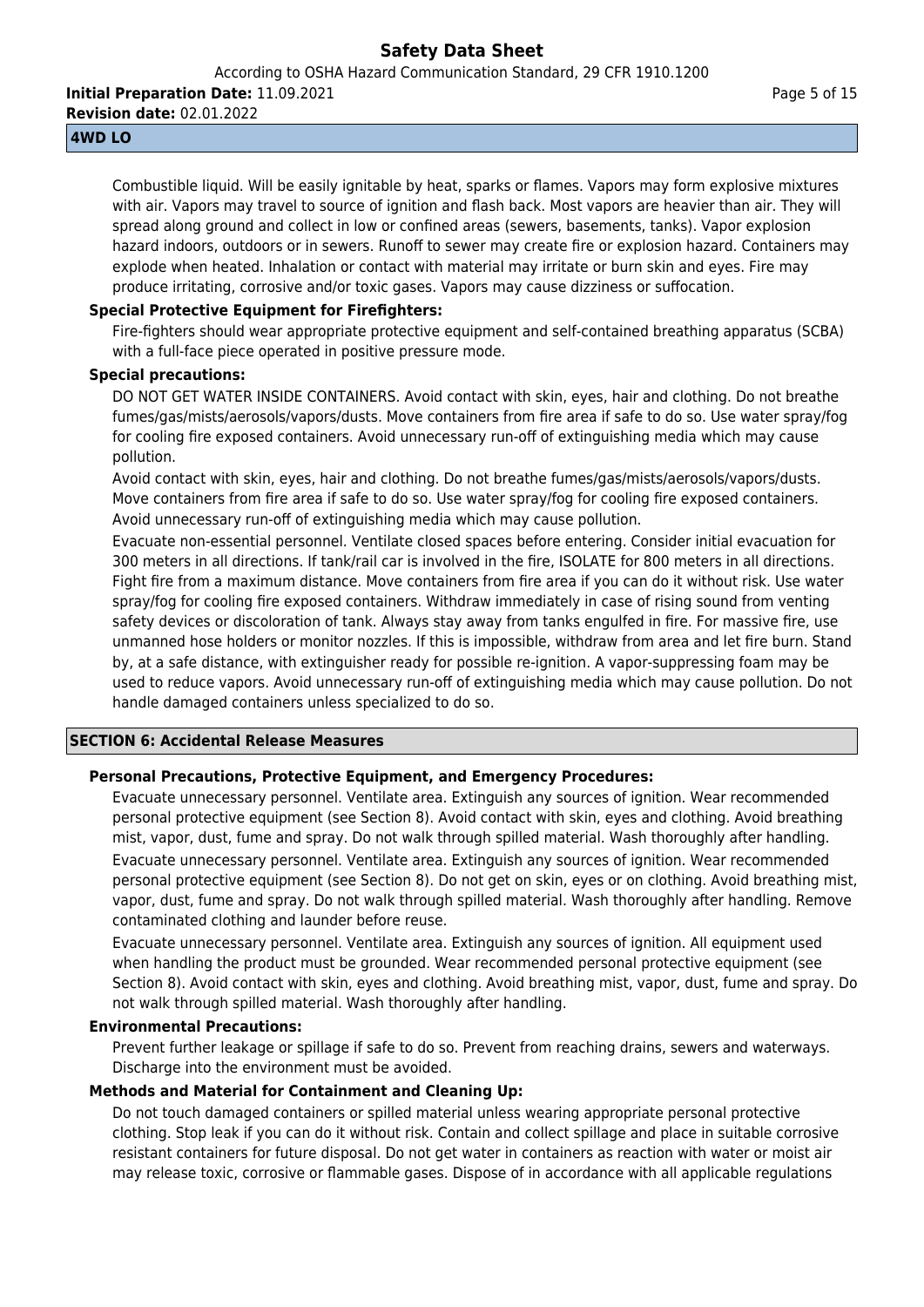**Initial Preparation Date:** 11.09.2021 **Revision date:** 02.01.2022

## **4WD LO**

(see Section 13).

Do not touch damaged containers or spilled material unless wearing appropriate personal protective clothing. Stop leak if you can do it without risk. Contain and collect spillage and place in suitable container for future disposal. Dispose of in accordance with all applicable regulations (see Section 13).

Harmful if swallowed. Do not touch damaged containers or spilled material unless wearing appropriate personal protective clothing. Avoid breathing dust, mist, fumes, vapors or spray. Stop leak if you can do it without risk. Contain and collect spillage and place in suitable container for future disposal. Dispose of in accordance with all applicable regulations (see Section 13).

Harmful if inhaled. Put on appropriate personal protective equipment, including a self-contained breathing apparatus (see Section 8) before entering area of spill or leak. Avoid breathing dust, mist, fumes, vapors or spray. Do not touch damaged containers or spilled material unless wearing appropriate personal protective clothing. Stop leak if you can do it without risk. Contain and collect spillage and place in suitable container for future disposal. Dispose of in accordance with all applicable regulations (see Section 13).

Do not touch damaged containers or spilled material unless wearing appropriate personal protective clothing. Avoid breathing dust, mist, fumes, vapors or spray. Stop leak if you can do it without risk. Contain and collect spillage and place in suitable container for future disposal. Dispose of in accordance with all applicable regulations (see Section 13).

Do not touch damaged containers or spilled material unless wearing appropriate personal protective clothing. Stop leak if you can do it without risk. A vapor-suppressing foam may be used to reduce vapors. Absorb or cover with dry earth, sand or other non-combustible material and transfer to containers for future disposal. Dispose of in accordance with all applicable regulations (see Section 13).

## **Reference to Other Sections:**

For personal protective equipment see Section 8. For disposal see Section 13.

# **SECTION 7: Handling and Storage**

## **Precautions for Safe Handling:**

Use appropriate personal protective equipment (see Section 8). Prevent skin contact. Do not get in eyes. Use only with adequate ventilation. Do not add water to the corrosive product. If it is necessary to mix a corrosive product with water, do so slowly adding the corrosive to cold water, in small amounts, and stir frequently. Avoid breathing mist/vapor/spray/dust. Do not eat, drink, smoke, or use personal products when handling chemical substances. Wash affected areas thoroughly after handling. Keep away from incompatible materials (See Section 10). Keep containers tightly closed when not in use. Keep only in original packaging. Use appropriate personal protective equipment (see Section 8). Use only with adequate ventilation. Avoid breathing mist/vapor/spray/dust. Do not eat, drink, smoke, or use personal products when handling chemical substances. Do not get in eyes. Avoid contact with skin and clothing. Wash affected areas thoroughly after handling. Keep away from incompatible materials (See Section 10). Keep containers tightly closed when not in use.

Use appropriate personal protective equipment (see Section 8). Use only with adequate ventilation. Avoid breathing mist/vapor/spray/dust. Do not eat, drink, smoke, or use personal products when handling chemical substances. Avoid contact with skin, eyes and clothing. Wash affected areas thoroughly after handling. Keep away from incompatible materials (See Section 10). Keep containers tightly closed when not in use.

Keep away from heat, hot surfaces, sparks, open flames and other ignition sources. No smoking. Use explosion-proof electrical, ventilating and lighting equipment. Take action to prevent static discharges. Handle containers with caution. Use appropriate personal protective equipment (see Section 8). Use only with adequate ventilation. Avoid breathing mist/vapor/spray/dust. Do not eat, drink, smoke, or use personal products when handling chemical substances. Avoid contact with skin, eyes and clothing. Wash affected areas thoroughly after handling. Keep away from incompatible materials (See Section 10). Keep containers tightly closed when not in use.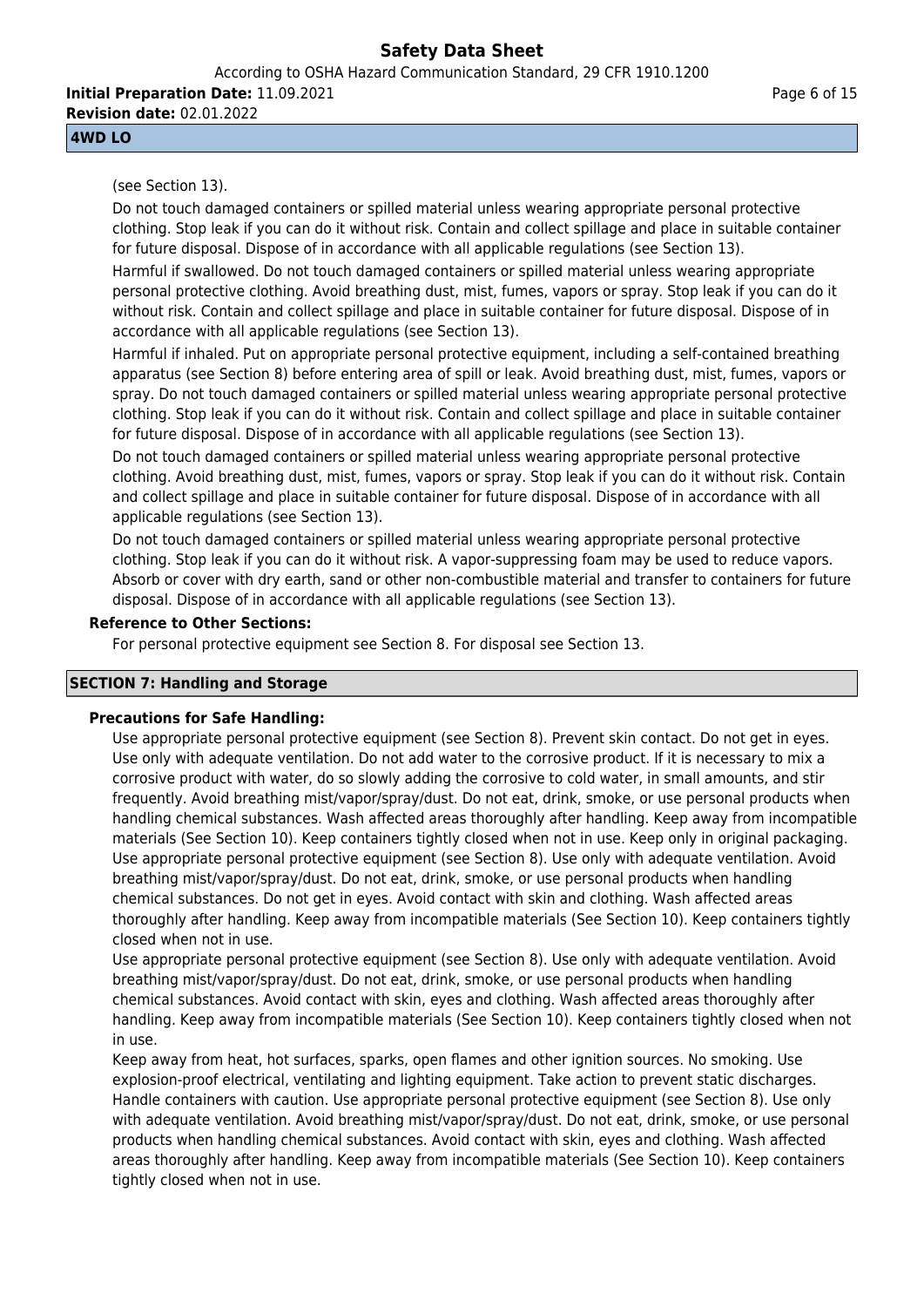**Initial Preparation Date:** 11.09.2021

**Revision date:** 02.01.2022

## **4WD LO**

## **Conditions for Safe Storage, Including Any Incompatibilities:**

Store in cool, dry, well-ventilated location out of direct sunlight and away from exit paths. Store in a corrosion-resistant container with a resistant inner liner. Inspect containers and storage area regularly for signs of leak and damage. Store containers at a convenient height for handling, below eye level if possible. High shelving increases the risk of dropping containers, personal injury and exposure. Ensure that appropriate fire fighting and spill-clean up equipment is readily available. Keep away from food and beverages. Protect from freezing and physical damage. Store away from heat, open flames and other sources of ignition. Store separately. Keep container tightly sealed. Store away from incompatible materials (See Section 10).

Store in cool, dry, well-ventilated location out of direct sunlight. Keep away from food and beverages. Protect from freezing and physical damage. Store away from heat, open flames and other sources of ignition. Keep container tightly sealed. Store away from incompatible materials (See Section 10).

#### **SECTION 8: Exposure Controls/Personal Protection**

Only those substances with limit values have been included below.

| <b>Country (Legal Basis)</b> | <b>Substance</b> | <b>Identifier</b> | <b>Permissible concentration</b>                               |
|------------------------------|------------------|-------------------|----------------------------------------------------------------|
| ACGIH                        | Sulfuric acid    | 7664-93-9         | 8-Hour TWA: 0.2 mg/m <sup>3</sup> (thoracic<br>(fraction)      |
|                              | 2-Butoxyethanol  | 111-76-2          | 8-Hour TWA-PEL: 20 ppm                                         |
| <b>NIOSH</b>                 | Sulfuric acid    | 7664-93-9         | REL-TWA: 1 mg/m <sup>3</sup> (10 hr)                           |
|                              | Sulfuric acid    | 7664-93-9         | IDLH: 15 mg/m <sup>3</sup>                                     |
|                              | 2-Butoxyethanol  | 111-76-2          | IDLH: 700 ppm                                                  |
|                              | 2-Butoxyethanol  | 111-76-2          | REL-TWA: 24 mg/m <sup>3</sup> (5 ppm [up to<br>10 hrl)         |
| <b>OSHA</b>                  | Sulfuric acid    | 7664-93-9         | 8-Hour TWA-PEL: 1 mg/m <sup>3</sup>                            |
|                              | 2-Butoxyethanol  | 111-76-2          | 8-Hour TWA-PEL: 240 mg/m <sup>3</sup> (50<br>ppm [Table Z-1])  |
|                              | 2-Butoxyethanol  | 111-76-2          | 8-Hour TWA: 120 mg/m <sup>3</sup> (25 ppm<br>[Table $Z-1-A$ ]) |
| United States(California)    | Sulfuric acid    | 7664-93-9         | 8-Hour TWA-PEL: 0.1 mg/m <sup>3</sup>                          |
|                              | Sulfuric acid    | 7664-93-9         | 15-Minute STEL: 3 mg/m <sup>3</sup>                            |
|                              | Sulfuric acid    | 7664-93-9         | REL: 120 ug/m <sup>3</sup> (Acute inhalation)                  |
|                              | Sulfuric acid    | 7664-93-9         | REL: 1 ug/m <sup>3</sup> (Chronic inhalation)                  |
|                              | 2-Butoxyethanol  | 111-76-2          | 8-Hour TWA-PEL: 97 mg/m <sup>3</sup> (20<br>ppm)               |
|                              | 2-Butoxyethanol  | 111-76-2          | REL: 4700 ug/m <sup>3</sup> (Acute<br>inhalation)              |
|                              | 2-Butoxyethanol  | 111-76-2          | REL: 164 ug/m <sup>3</sup> (8-hour Inhalation)                 |
|                              | 2-Butoxyethanol  | 111-76-2          | REL: 82 ug/m <sup>3</sup> (Chronic inhalation)                 |

#### **Occupational Exposure Limit Values:**

#### **Biological Limit Values:**

| Country (Legal Basis) | <b>Substance</b> | ler | l ant                               | Identifi   Determin   Specimen   Sampling        | time                   | l Permissibl<br>l e limits |
|-----------------------|------------------|-----|-------------------------------------|--------------------------------------------------|------------------------|----------------------------|
| <b>ACGIH</b>          | 2-Butoxyethanol  |     | lic acid<br>l (with<br>(hydrolysis) | [111-76-2   Butoxyacet   Creatinine<br>lin Urine | End of shift 1200 mg/g |                            |

## **Information on Monitoring Procedures:**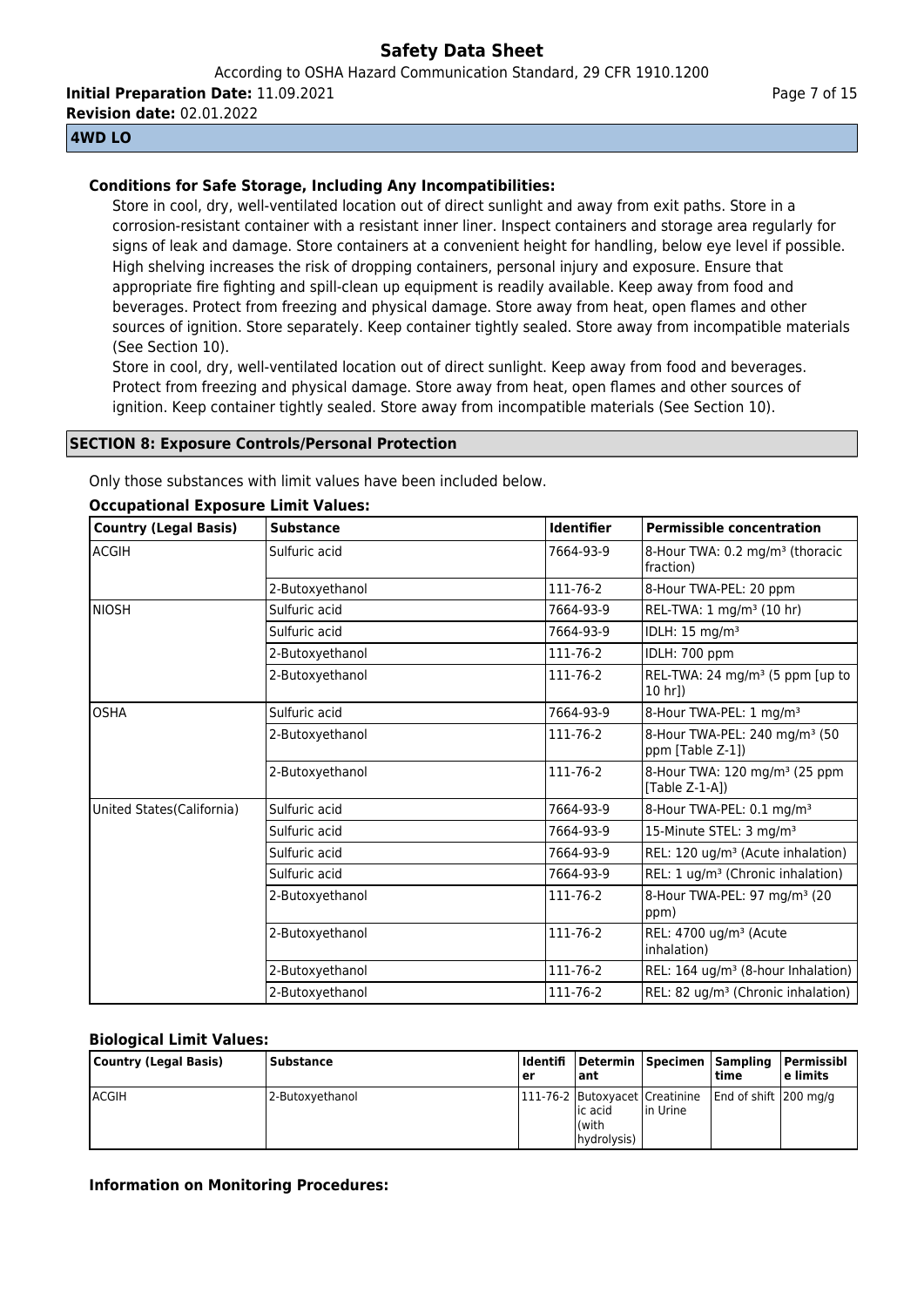**Initial Preparation Date:** 11.09.2021

**Revision date:** 02.01.2022

## **4WD LO**

Not determined or not applicable.

## **Appropriate Engineering Controls:**

Emergency eye wash stations and safety showers should be available in the immediate vicinity of use or handling. Provide adequate ventilation to maintain the airborne concentrations of vapor, mists, and/or dusts below the applicable workplace exposure limits, while observing recognized national standards (or equivalent).

# **Personal Protection Equipment**

## **Eye and Face Protection:**

Use safety glasses with side shields or goggles. Consider the use of a face shield for splash protection. Use eye protection equipment that has been tested and approved by recognized national standards (or equivalent).

Safety glasses or goggles. Use eye protection equipment that has been tested and approved by recognized national standards (or equivalent).

## **Skin and Body Protection:**

Chemical resistant, impervious gloves approved by the appropriate standards. Gloves must be inspected prior to use. Considering the parameters specified by the glove manufacturer, check during use that the gloves are still retaining their protective properties. It should be noted that the time to breakthrough for any glove material may be different for different glove manufacturers. In the case of mixtures, consisting of several substances, the protection time of the gloves cannot be accurately estimated. Avoid skin contact with used gloves. Appropriate techniques should be used to remove used gloves and contaminated clothing. Full body protection should be worn. Personal protective equipment for the body should be selected based on the task being performed and the risks involved and should be approved by a specialist before handling this product. Ensure that all personal protective equipment is approved by recognized national standards (or equivalent).

Chemical resistant, impervious gloves approved by the appropriate standards. Gloves must be inspected prior to use. Avoid skin contact with used gloves. Appropriate techniques should be used to remove used gloves and contaminated clothing. Personal protective equipment for the body should be selected based on the task being performed and the risks involved and should be approved by a specialist before handling this product. Ensure that all personal protective equipment is approved by recognized national standards (or equivalent).

## **Respiratory Protection:**

If engineering controls do not maintain airborne concentrations below the applicable workplace exposure limits, or to an acceptable level (if exposure limits have not been established), a respirator approved by recognized national standards (or equivalent) must be worn. Use a positive pressure air supplied respirator if there is any potential for an uncontrolled release, exposure levels are not known, or any other circumstances where air purifying respirators may not provide adequate protection. If engineering controls do not maintain airborne concentrations below the applicable workplace exposure limits, or to an acceptable level (if exposure limits have not been established), a respirator approved by recognized national standards (or equivalent) must be worn.

## **General Hygienic Measures:**

When handling chemical products, do not eat, drink or smoke. Wash hands after handling, before breaks, and at the end of the workday. Avoid contact with skin, eyes and clothing. Wash contaminated clothing before reuse. Perform routine housekeeping.

## **SECTION 9: Physical and Chemical Properties**

# **Information on Basic Physical and Chemical Properties**

**Appearance** Amber liquid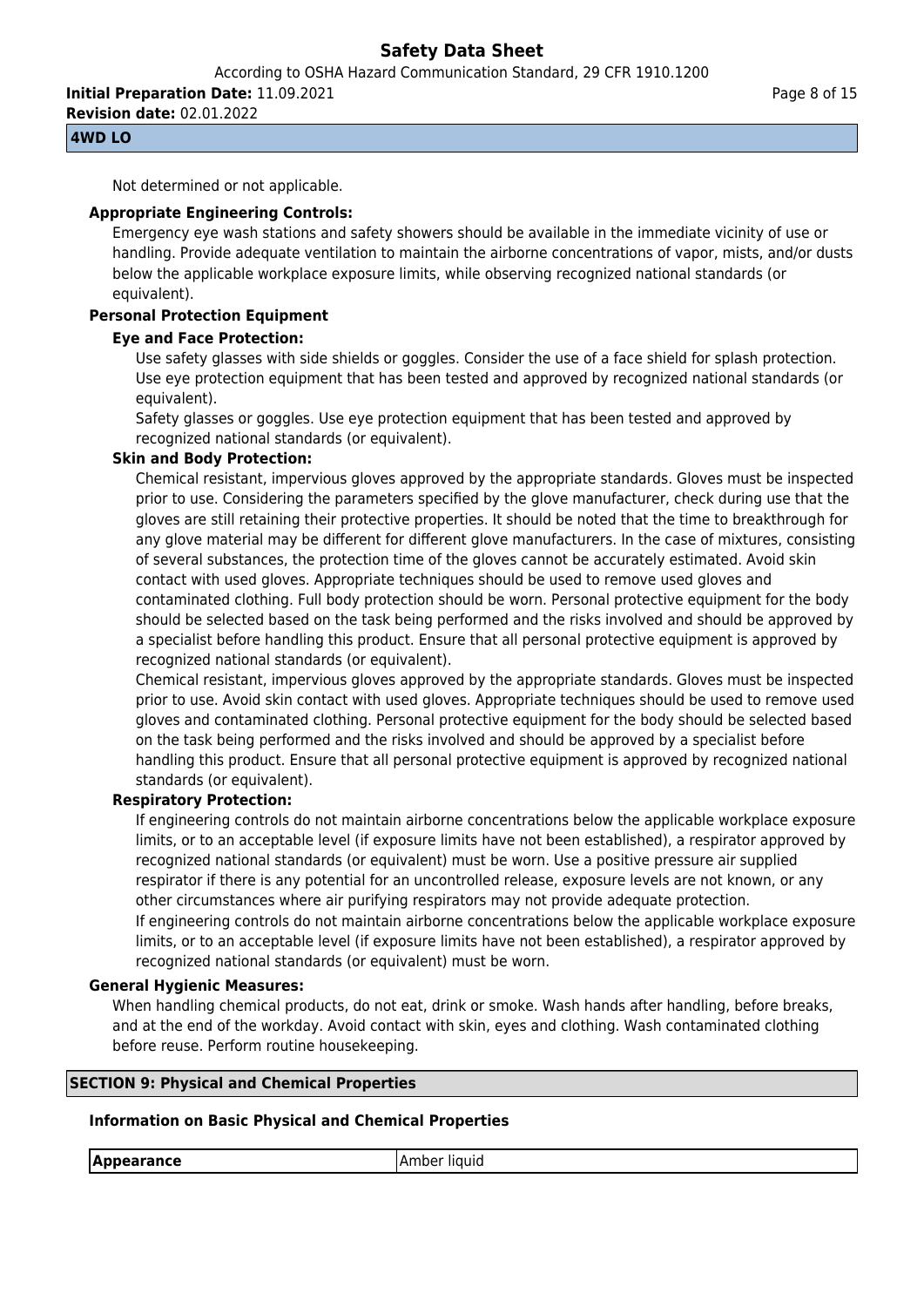#### According to OSHA Hazard Communication Standard, 29 CFR 1910.1200

**Initial Preparation Date:** 11.09.2021

**Revision date:** 02.01.2022

#### Page 9 of 15

#### **4WD LO**

| <b>Odor</b>                               | Acrid                            |
|-------------------------------------------|----------------------------------|
| <b>Odor threshold</b>                     | Not determined or not available. |
| pH                                        | < 1.0                            |
| <b>Melting point/freezing point</b>       | Not determined or not available. |
| Initial boiling point/range               | Not determined or not available. |
| Flash point (closed cup)                  | 60-90c                           |
| <b>Evaporation rate</b>                   | Not determined or not available. |
| <b>Flammability (solid, gas)</b>          | Not determined or not available. |
| <b>Upper flammability/explosive limit</b> | Not determined or not available. |
| Lower flammability/explosive limit        | Not determined or not available. |
| <b>Vapor pressure</b>                     | Not determined or not available. |
| <b>Vapor density</b>                      | Not determined or not available. |
| <b>Density</b>                            | 1.19-1.24                        |
| <b>Relative density</b>                   | Not determined or not available. |
| <b>Solubilities</b>                       | Water                            |
| Partition coefficient (n-octanol/water)   | Not determined or not available. |
| <b>Auto/Self-ignition temperature</b>     | Not determined or not available. |
| <b>Decomposition temperature</b>          | Not determined or not available. |
| <b>Dynamic viscosity</b>                  | Not determined or not available. |
| <b>Kinematic viscosity</b>                | Not determined or not available. |
| <b>Explosive properties</b>               | Not determined or not available. |
| <b>Oxidizing properties</b>               | Not determined or not available. |

# **SECTION 10: Stability and Reactivity**

## **Reactivity:**

Not reactive under recommended handling and storage conditions.

#### **Chemical Stability:**

Stable under recommended handling and storage conditions.

## **Possibility of Hazardous Reactions:**

Hazardous reactions are not anticipated under recommended conditions of handling and storage.

#### **Conditions to Avoid:**

Avoid generation of aerosols and mists, extreme heat, open flames, hot surfaces, sparks, ignition sources and incompatible materials.

Extreme heat, open flames, hot surfaces, sparks, ignition sources and incompatible materials.

Avoid confined spaces, extreme heat, open flames, hot surfaces, sparks, ignition sources and incompatible materials.

Extreme heat, open flames, hot surfaces, sparks, ignition sources, static electricity and incompatible materials. Vapor accumulation in low or confined areas.

#### **Incompatible Materials:**

None known.

#### **Hazardous Decomposition Products:**

Under normal conditions of storage and use, hazardous decomposition products should not be produced.

## **SECTION 11: Toxicological Information**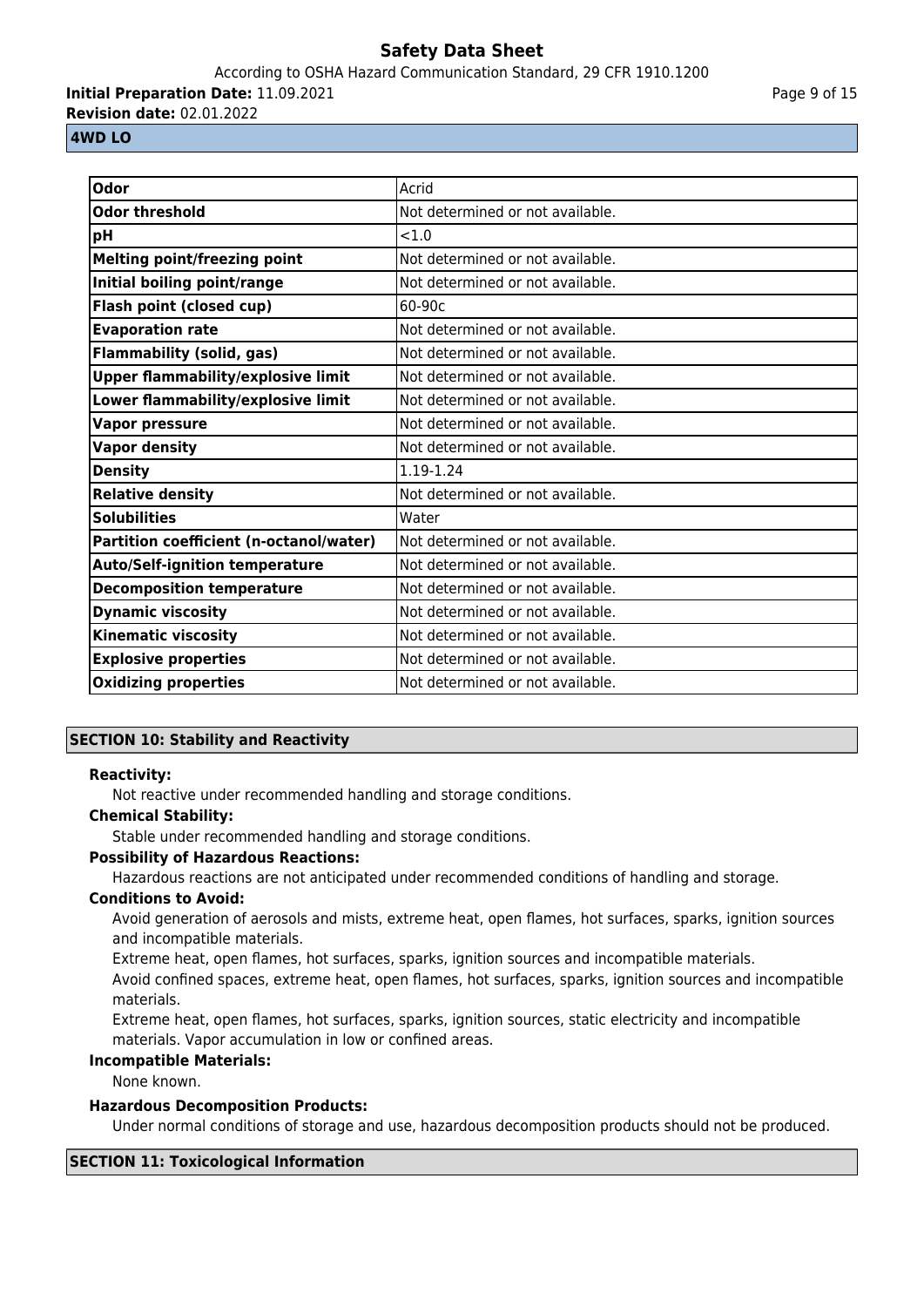According to OSHA Hazard Communication Standard, 29 CFR 1910.1200

**Initial Preparation Date:** 11.09.2021 **Revision date:** 02.01.2022

## **4WD LO**

# **Acute Toxicity**

**Assessment:**

Harmful if swallowed. Harmful if inhaled.

## **Product Data:** No data available.

#### **Substance Data:**

| <b>Name</b>     | <b>Route</b> | <b>Result</b>                                    |
|-----------------|--------------|--------------------------------------------------|
| Sulfuric acid   | inhalation   | LC50 Rat: 375 mg/m <sup>3</sup> (4 hr (aerosol)) |
|                 | loral        | LD50 Rat: 2140 mg/kg                             |
| Citric acid     | loral        | LD50 Mouse: 5400 mg/kg                           |
|                 | ldermal      | LD50 Rat: > 2000 mg/kg                           |
| 2-Butoxyethanol | ldermal      | LD50 Rabbit: 220 mg/kg                           |
|                 | inhalation   | LC50 Rat: 450 ppmV (4 hr - Vapor)                |
|                 | Oral ATE     | LD50 Rat: 1200 mg/kg (Annex VI to the CLP)       |
|                 | loral        | LD50 Rat: 470 mg/kg                              |

# **Skin Corrosion/Irritation**

## **Assessment:**

Causes severe skin burns and eye damage.

## **Product Data:**

No data available.

#### **Substance Data:**

| <b>Name</b>     | Result                     |
|-----------------|----------------------------|
| Sulfuric acid   | ICauses severe skin burns. |
| 2-Butoxyethanol | Causes skin irritation.    |

#### **Serious Eye Damage/Irritation**

#### **Assessment:**

Causes serious eye damage.

#### **Product Data:**

No data available.

#### **Substance Data:**

| <b>Name</b>     | <b>Result</b>                  |
|-----------------|--------------------------------|
| Sulfuric acid   | Causes serious eye damage.     |
| Citric acid     | Causes serious eye irritation. |
| 2-Butoxyethanol | Causes serious eye irritation. |

## **Respiratory or Skin Sensitization**

**Assessment:** Based on available data, the classification criteria are not met.

**Product Data:**

No data available.

**Substance Data:** No data available.

#### **Carcinogenicity**

**Assessment:**

May cause cancer.

**Product Data:** No data available.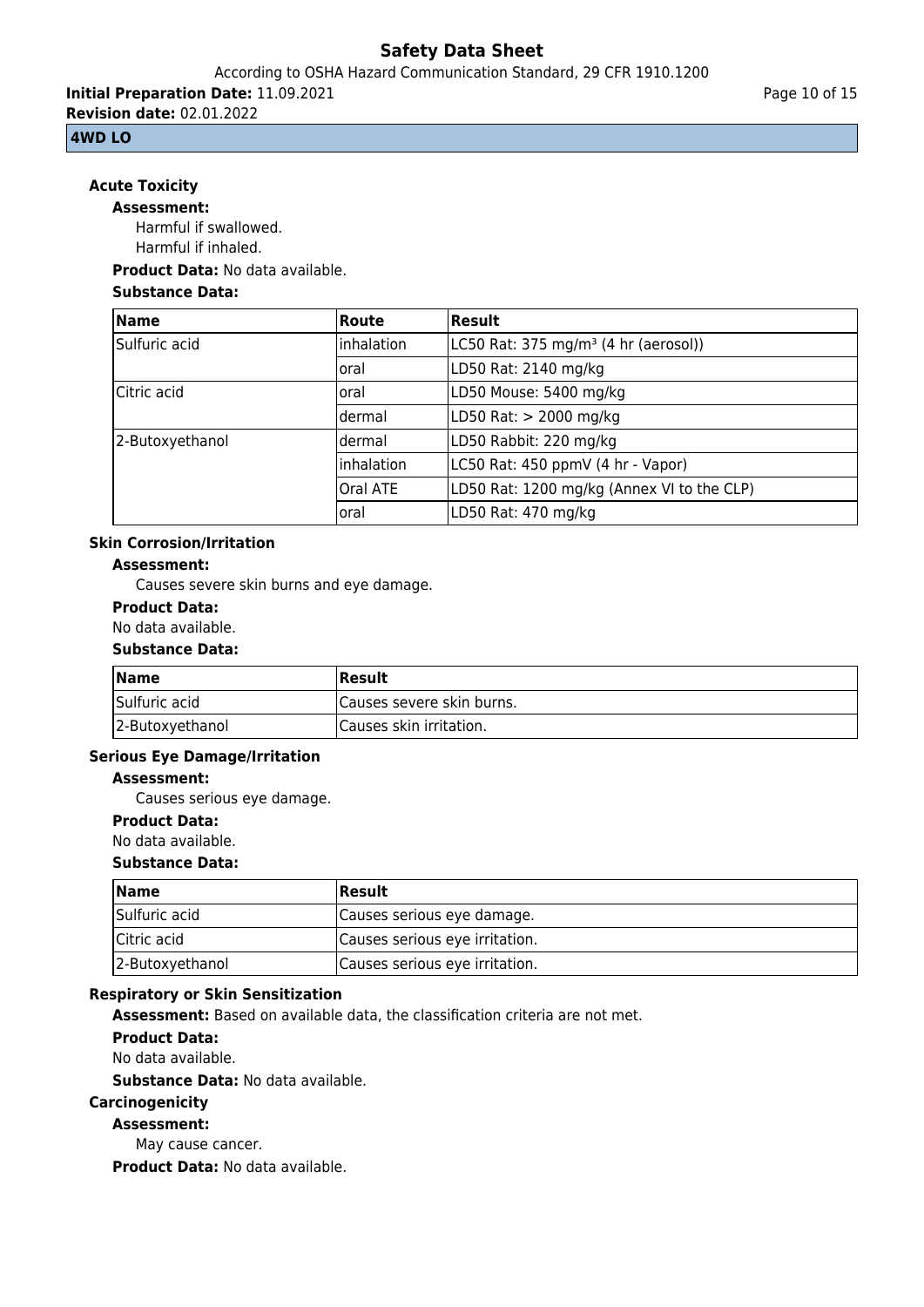**Initial Preparation Date:** 11.09.2021

**Revision date:** 02.01.2022

## **4WD LO**

#### **Substance Data:** No data available.

#### **International Agency for Research on Cancer (IARC):**

| <b>Name</b>     | <b>Classification</b> |
|-----------------|-----------------------|
| Sulfuric acid   | lGroup 1              |
| Citric acid     | Not Applicable        |
| 2-Butoxyethanol | lGroup 3              |

#### **National Toxicology Program (NTP):**

| $\blacksquare$ Name | <b>Classification</b>         |
|---------------------|-------------------------------|
| Sulfuric acid       | Known to be human carcinogens |
| Citric acid         | Not Applicable                |
| 2-Butoxyethanol     | Not Applicable                |

#### **OSHA Carcinogens:** Not applicable

#### **Germ Cell Mutagenicity**

**Assessment:** Based on available data, the classification criteria are not met.

**Product Data:**

No data available.

**Substance Data:** No data available.

## **Reproductive Toxicity**

**Assessment:** Based on available data, the classification criteria are not met.

**Product Data:**

No data available.

**Substance Data:** No data available.

#### **Specific Target Organ Toxicity (Single Exposure)**

#### **Assessment:**

May cause damage to organs.

#### **Product Data:**

No data available.

**Substance Data:** No data available.

## **Specific Target Organ Toxicity (Repeated Exposure)**

#### **Assessment:**

May cause damage to organs through prolonged or repeated exposure.

#### **Product Data:**

No data available.

#### **Substance Data:**

| <b>Name</b>   | <b> Result</b>                                                                                                                                           |
|---------------|----------------------------------------------------------------------------------------------------------------------------------------------------------|
| Sulfuric acid | Repeated or prolonged inhalation may damage the lungs. Risk of tooth<br>erosion upon repeated or prolonged exposure to an aerosol of this<br>Isubstance. |

#### **Aspiration toxicity**

**Assessment:** Based on available data, the classification criteria are not met.

#### **Product Data:**

No data available.

**Substance Data:** No data available.

**Information on Likely Routes of Exposure:**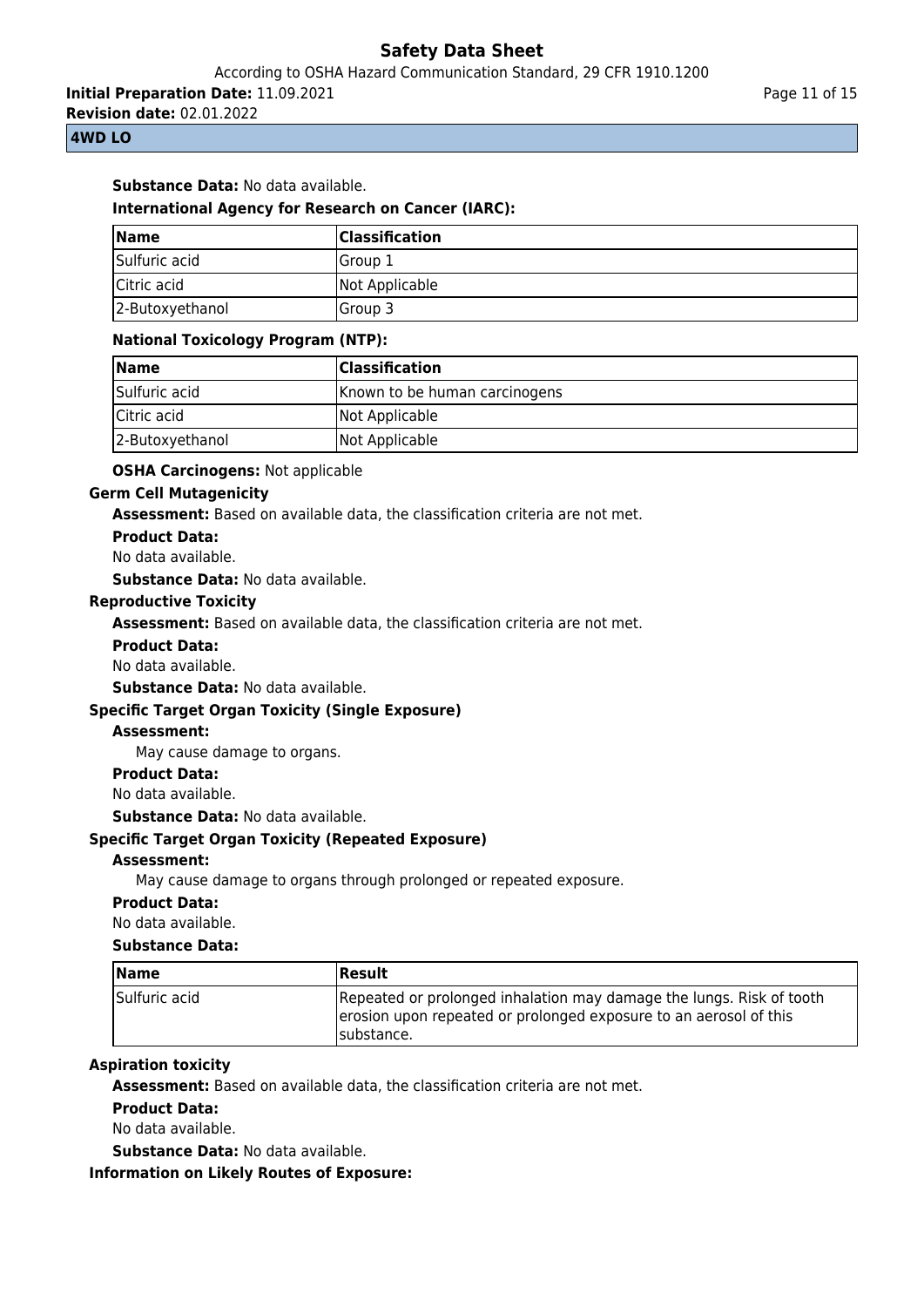According to OSHA Hazard Communication Standard, 29 CFR 1910.1200

**Initial Preparation Date:** 11.09.2021 **Revision date:** 02.01.2022

## **4WD LO**

No data available. **Symptoms Related to the Physical, Chemical, and Toxicological Characteristics:** No data available. **Other Information:** No data available.

## **SECTION 12: Ecological Information**

#### **Acute (Short-Term) Toxicity**

**Assessment:** Based on available data, the classification criteria are not met.

**Product Data:** No data available.

# **Substance Data:**

| <b>Name</b>     | <b>Result</b>                                                     |
|-----------------|-------------------------------------------------------------------|
| Citric acid     | Fish LC50 Pimephales promelas: >100 mg/L (96 hr)                  |
|                 | Aquatic Invertebrates EC50 Dreissena polymorpha: >50 mg/L (48 hr) |
| 2-Butoxyethanol | Aquatic Invertebrates EC50 Daphnia magna: 1,550 mg/L (48 hr)      |
|                 | Fish LC50 Oncorhynchus mykiss: 1,474 mg/L (96 hr)                 |

## **Chronic (Long-Term) Toxicity**

**Assessment:** Based on available data, the classification criteria are not met.

**Product Data:** No data available.

#### **Substance Data:**

| <b>Name</b>     | Result                                                    |
|-----------------|-----------------------------------------------------------|
| 2-Butoxyethanol | Fish NOEC Danio rerio: > 100 mg/L (21 d)                  |
|                 | Aquatic Invertebrates NOEC Daphnia magna: 100 mg/L (21 d) |

#### **Persistence and Degradability**

#### **Product Data:** No data available.

#### **Substance Data:**

| <b>Name</b>     | Result                                                          |
|-----------------|-----------------------------------------------------------------|
| lCitric acid    | Readily biodegradable in water (97% degradation after 28 days). |
| 2-Butoxyethanol | Readily biodegradable (90.4% degradation after 28 days).        |

#### **Bioaccumulative Potential**

#### **Product Data:** No data available.

#### **Substance Data:**

| <b>Name</b>     | Result                                              |
|-----------------|-----------------------------------------------------|
| Citric acid     | Low potential for bioaccumulation (BCF: 3.2 L/kg).  |
| 2-Butoxyethanol | Not expected to bioaccumulate ( $log Kow = 0.83$ ). |

## **Mobility in Soil**

**Product Data:** No data available.

**Substance Data:** No data available.

## **Results of PBT and vPvB assessment**

#### **Product Data:**

**PBT assessment:** This product does not contain any substances that are assessed to be a PBT. **vPvB assessment:** This product does not contain any substances that are assessed to be a vPvB.

# **Substance Data:**

## **PBT assessment:**

| Sulfuric<br>acid<br>___ | PBT.<br>substance is not l<br>he |
|-------------------------|----------------------------------|
|-------------------------|----------------------------------|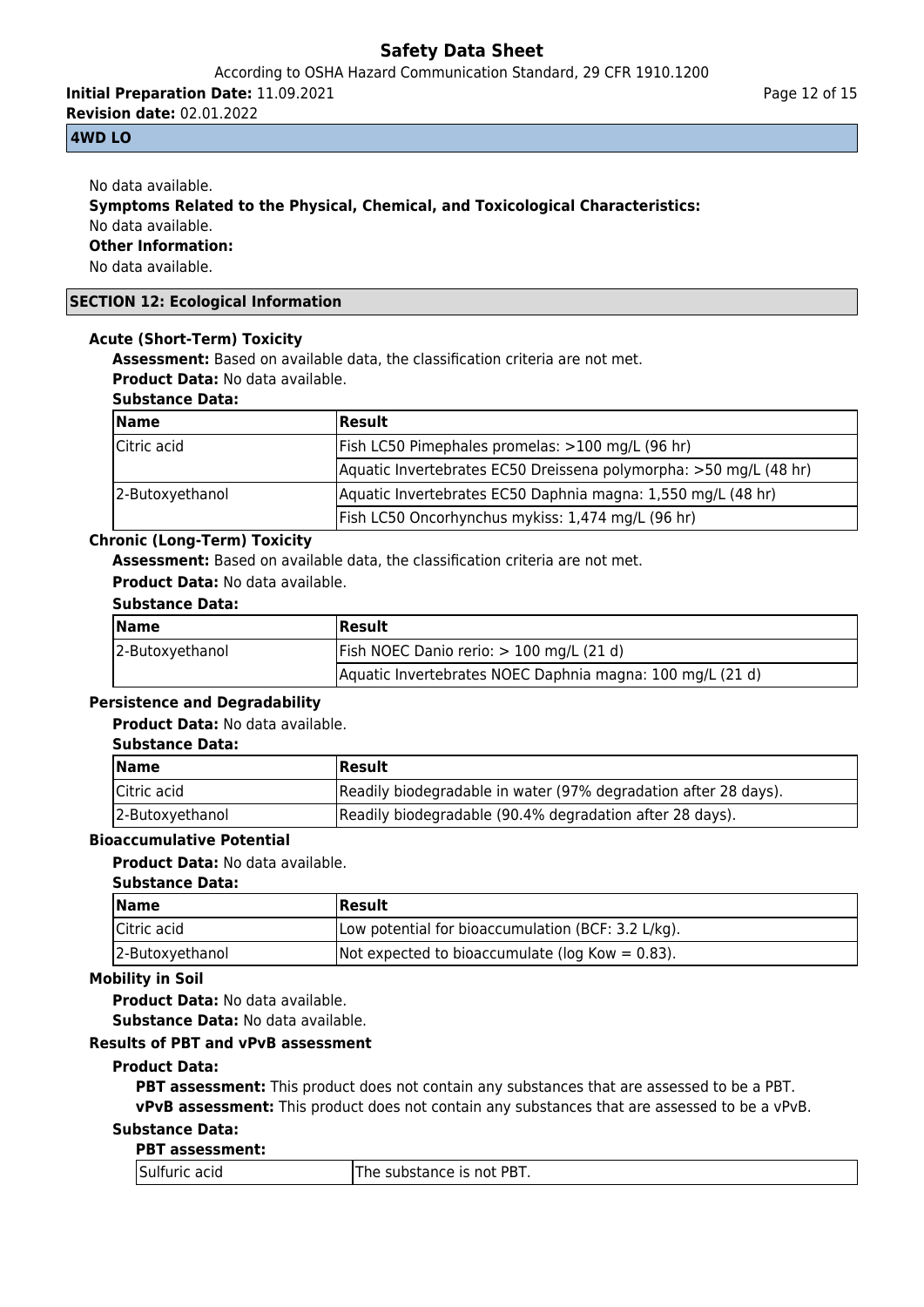According to OSHA Hazard Communication Standard, 29 CFR 1910.1200

**Initial Preparation Date:** 11.09.2021

**Revision date:** 02.01.2022

## **4WD LO**

| Citric acid             | lSubstance is not PBT       |
|-------------------------|-----------------------------|
| 2-Butoxyethanol         | This substance is not PBT.  |
| <b>vPvB</b> assessment: |                             |
| Sulfuric acid           | The substance is not vPvB.  |
| Citric acid             | Substance is not vPvB       |
| 2-Butoxyethanol         | This substance is not vPvB. |

# **Other Adverse Effects:** No data available.

#### **SECTION 13: Disposal Considerations**

#### **Disposal Methods:**

It is the responsibility of the waste generator to properly characterize all waste materials according to applicable regulatory entities

## **Contaminated packages:**

Not determined or not applicable.

#### **SECTION 14: Transport Information**

#### **United States Transportation of Dangerous Goods (49 CFR DOT)**

| UN Number                           | 3264                                                         |  |
|-------------------------------------|--------------------------------------------------------------|--|
| <b>UN Proper Shipping Name</b>      | Corrosive, liquid, acidic, inorganic, N.O.S. (Sulfuric Acid) |  |
| UN Transport Hazard Class(es)       | 8                                                            |  |
| <b>Packing Group</b>                |                                                              |  |
| <b>Environmental Hazards</b>        | l None                                                       |  |
| <b>Special Precautions for User</b> | None                                                         |  |

#### **International Maritime Dangerous Goods (IMDG)**

| UN Number                           | 3264                                                         |
|-------------------------------------|--------------------------------------------------------------|
| UN Proper Shipping Name             | Corrosive, liquid, acidic, inorganic, N.O.S. (Sulfuric Acid) |
| UN Transport Hazard Class(es)       | 8                                                            |
| <b>Packing Group</b>                |                                                              |
| <b>Environmental Hazards</b>        | <b>None</b>                                                  |
| <b>Special Precautions for User</b> | <b>None</b>                                                  |

#### **International Air Transport Association Dangerous Goods Regulations (IATA-DGR)**

| UN Number                     | 3264                                                         |  |
|-------------------------------|--------------------------------------------------------------|--|
| UN Proper Shipping Name       | Corrosive, liquid, acidic, inorganic, N.O.S. (Sulfuric Acid) |  |
| UN Transport Hazard Class(es) |                                                              |  |
| <b>Packing Group</b>          |                                                              |  |
| <b>Environmental Hazards</b>  | <b>None</b>                                                  |  |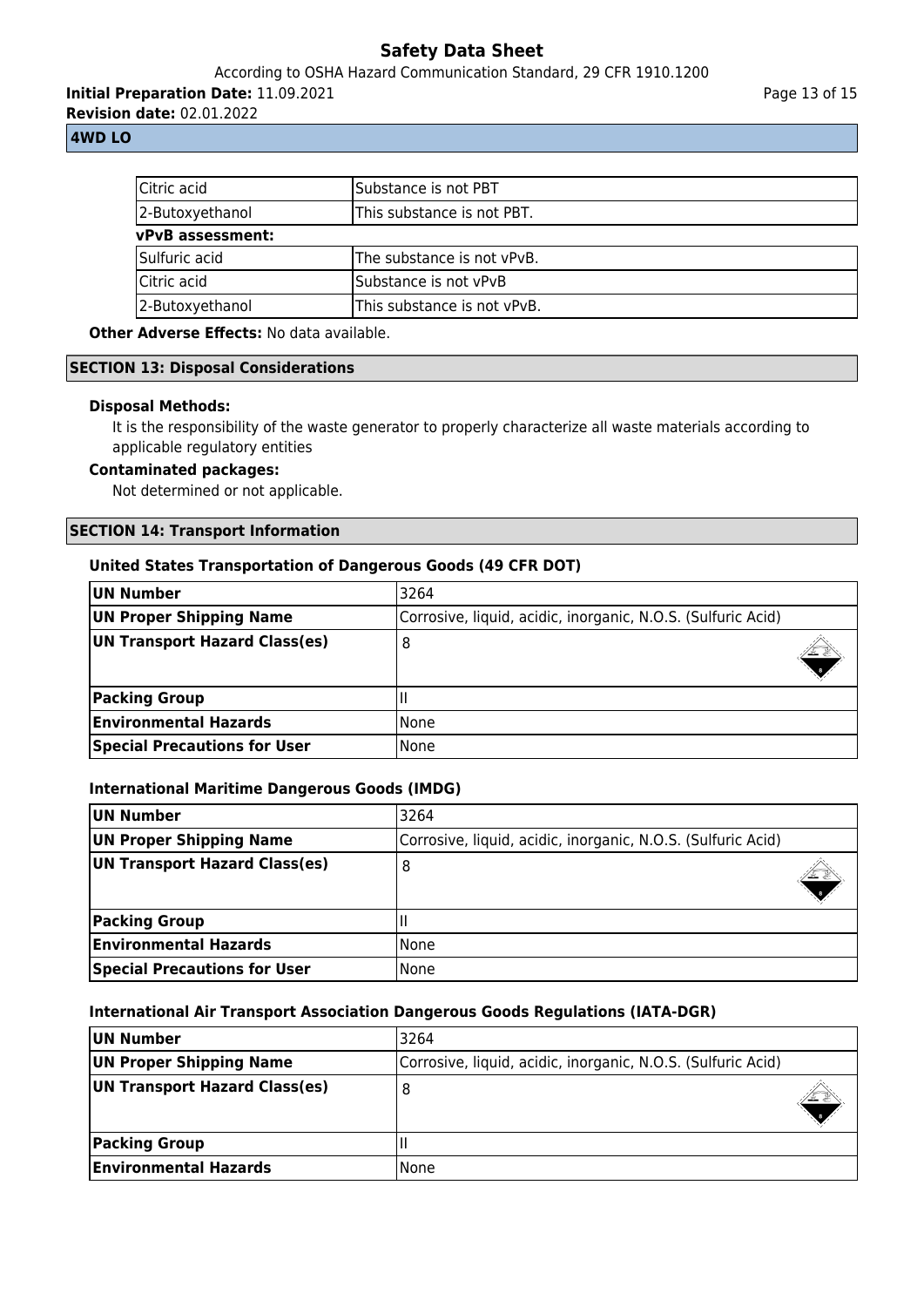According to OSHA Hazard Communication Standard, 29 CFR 1910.1200

**Initial Preparation Date:** 11.09.2021

**Revision date:** 02.01.2022

## **4WD LO**

**Special Precautions for User** Mone

## **SECTION 15: Regulatory Information**

#### **United States Regulations**

**Inventory Listing (TSCA):** All ingredients are listed-active or exempt.

**Significant New Use Rule (TSCA Section 5):** None of the ingredients are listed.

**Export Notification under TSCA Section 12(b):** None of the ingredients are listed.

# **SARA Section 302 Extremely Hazardous Substances:**

|                                          | SARA Section 302 Extremely Hazardous Substances: |        |         |
|------------------------------------------|--------------------------------------------------|--------|---------|
| 7664-93-9                                | lSulfuric acid                                   |        | lListed |
| <b>SARA Section 313 Toxic Chemicals:</b> |                                                  |        |         |
| 7664-93-9                                | lSulfuric acid                                   |        | Listed  |
| 111-76-2                                 | 2-Butoxyethanol                                  |        | Listed  |
| <b>CERCLA:</b>                           |                                                  |        |         |
| 7664-93-9                                | Sulfuric acid                                    | Listed | 1000 lb |

| '7664-93-9        | Sulfuric acid   | <b>Listed</b> | 1000 lb |
|-------------------|-----------------|---------------|---------|
| -76-2<br>$111 -$  | 2-Butoxyethanol | <b>Listed</b> | IN/A    |
| -- - - -<br>- - - | .<br>____       |               |         |

**RCRA:** None of the ingredients are listed.

#### **Section 112(r) of the Clean Air Act (CAA):**

|                                     | 7664-93-9 | Sulfuric acid | Listed |  |
|-------------------------------------|-----------|---------------|--------|--|
| <b>Massachusetts Right to Know:</b> |           |               |        |  |
|                                     | 7664-93-9 | Sulfuric acid | Listed |  |

| 111-76-2 | 2-Butoxyethanol | 'LISLEG |  |
|----------|-----------------|---------|--|
|          |                 |         |  |

#### **New Jersey Right to Know:**

| 7664-93-9      | $\sim$<br>ISulfuric acid | Listed |
|----------------|--------------------------|--------|
| 111-76-2       | 2-Butoxyethanol          | Listed |
| __ _ _ _ _ _ _ |                          |        |

## **New York Right to Know:**

| 7664-93-9 | $\overline{\phantom{a}}$<br>∽<br>acid<br>Sulfuric | .<br><b>IListec</b> |
|-----------|---------------------------------------------------|---------------------|
| 111-76-2  | I2-Butoxyethanol                                  | . .<br>IListed      |

## **Pennsylvania Right to Know:**

| '664-93-9     | ٠Γ<br>acid<br>$\cdots$<br>$\cdot$<br>isuifuric | .<br>'LISLEL |
|---------------|------------------------------------------------|--------------|
| 76-∠<br>111-7 | r<br>'2-Butoxyethanol                          | Listed       |

## **California Proposition 65:**

**WARNING:** This product can expose you to Sulfuric acid; which is known to the State of California to cause cancer. For more information go to www.P65Warnings.ca.gov

**Additional information:** Not determined.

#### **SECTION 16: Other Information**

#### **Abbreviations and Acronyms:** None **Disclaimer:**

This product has been classified in accordance with OSHA HCS 2012 guidelines. The information provided in this SDS is correct, to the best of our knowledge, based on information available. The information given is designed only as a guidance for safe handling, use, storage, transportation and disposal and is not to be considered a warranty or quality specification. The information relates only to the specific material designated and may not be valid for such material used in combination with any other materials, unless